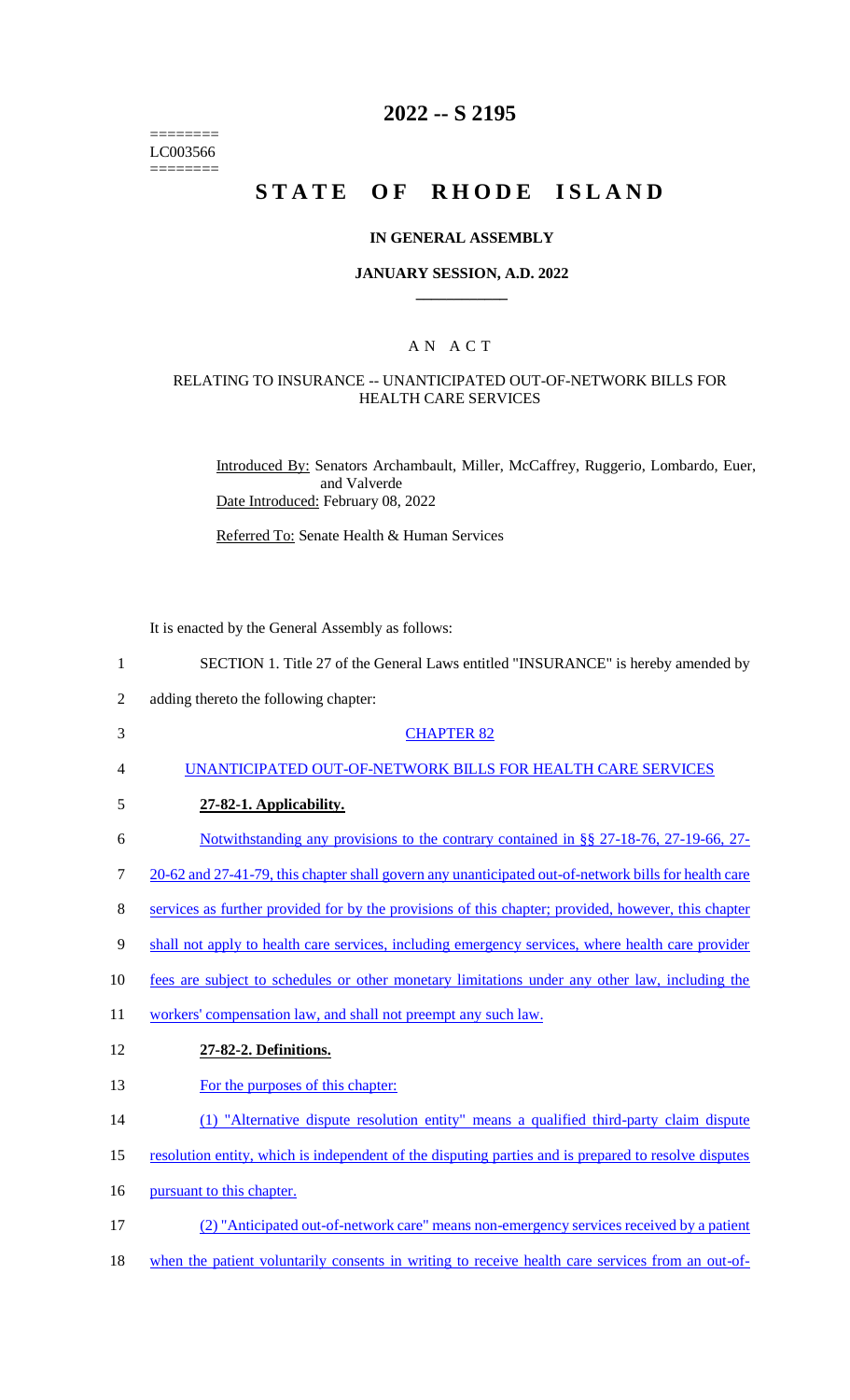| $\mathbf{1}$   | network health care provider prior to the provision of such services.                                      |
|----------------|------------------------------------------------------------------------------------------------------------|
| $\mathfrak{2}$ | (3) "Cost-sharing" means a copayment, coinsurance, deductible or similar charge.                           |
| 3              | (4) "Emergency medical condition" means a medical or behavioral condition that manifests                   |
| 4              | itself by acute symptoms of sufficient severity, including severe pain, such that a prudent layperson,     |
| 5              | possessing an average knowledge of medicine and health, could reasonably expect the absence of             |
| 6              | immediate medical attention to result in a condition:                                                      |
| $\tau$         | (i) Placing the health of the individual, or with respect to a pregnant woman her unborn                   |
| $8\,$          | child, in serious jeopardy, or in the case of a behavioral condition, placing the health of the            |
| $\mathbf{9}$   | individual or others in serious jeopardy;                                                                  |
| 10             | (ii) Constituting a serious impairment to bodily functions; or                                             |
| 11             | (iii) Constituting a serious dysfunction of any bodily organ or part.                                      |
| 12             | (5) "Emergency services" means, with respect to an emergency medical condition:                            |
| 13             | (i) A medical screening examination (as required under $\S$ 1867 of the Social Security Act,               |
| 14             | 42 U.S.C. § 1395dd) that is within the capability of the emergency department of a health care             |
| 15             | facility, including ancillary services routinely available to the emergency department to evaluate         |
| 16             | such emergency medical condition; and                                                                      |
| 17             | (ii) Such further clinical and medical examination and treatment, to the extent they are                   |
| 18             | within the capabilities of the staff and facilities available at the health care facility, as are required |
| 19             | under § 1867 of the Social Security Act (42 U.S.C. § 1395dd) to stabilize the patient;                     |
| 20             | (6) "Health care facility" or "facility" means any institution, place, building, or agency, or             |
| 21             | portion thereof, engaged in providing health care services. This includes, but is not limited to,          |
| 22             | hospitals; ambulatory surgical or treatment centers; clinics; skilled nursing centers; residential         |
| 23             | treatment centers; an inpatient, outpatient or residential drug and alcohol treatment facility;            |
| 24             | outpatient surgery or care centers; diagnostic, laboratory and imaging centers; and specialized care       |
| 25             | centers, such as birthing centers, cancer-treatment centers and psychiatric care centers.                  |
| 26             | (7) "Health care plan" or "plan" means health insurance coverage and a group health plan,                  |
| 27             | defined pursuant to §§ 27-18-1.1, 27-19-1, 27-20-1 and 27-41-2 and any contract between the                |
| 28             | Rhode Island Medicaid program and any health insurance carrier, as defined under chapters 18, 19,          |
| 29             | 20, and 41 of title 27.                                                                                    |
| 30             | (8) "Health care professional" or "professional" means a physician or other health care                    |
| 31             | practitioner licensed, accredited or certified to perform specified health care services consistent        |
| 32             | with state law.                                                                                            |
| 33             | (9) "Health care provider" or "provider" means a health care professional or a health care                 |
| 34             | facility.                                                                                                  |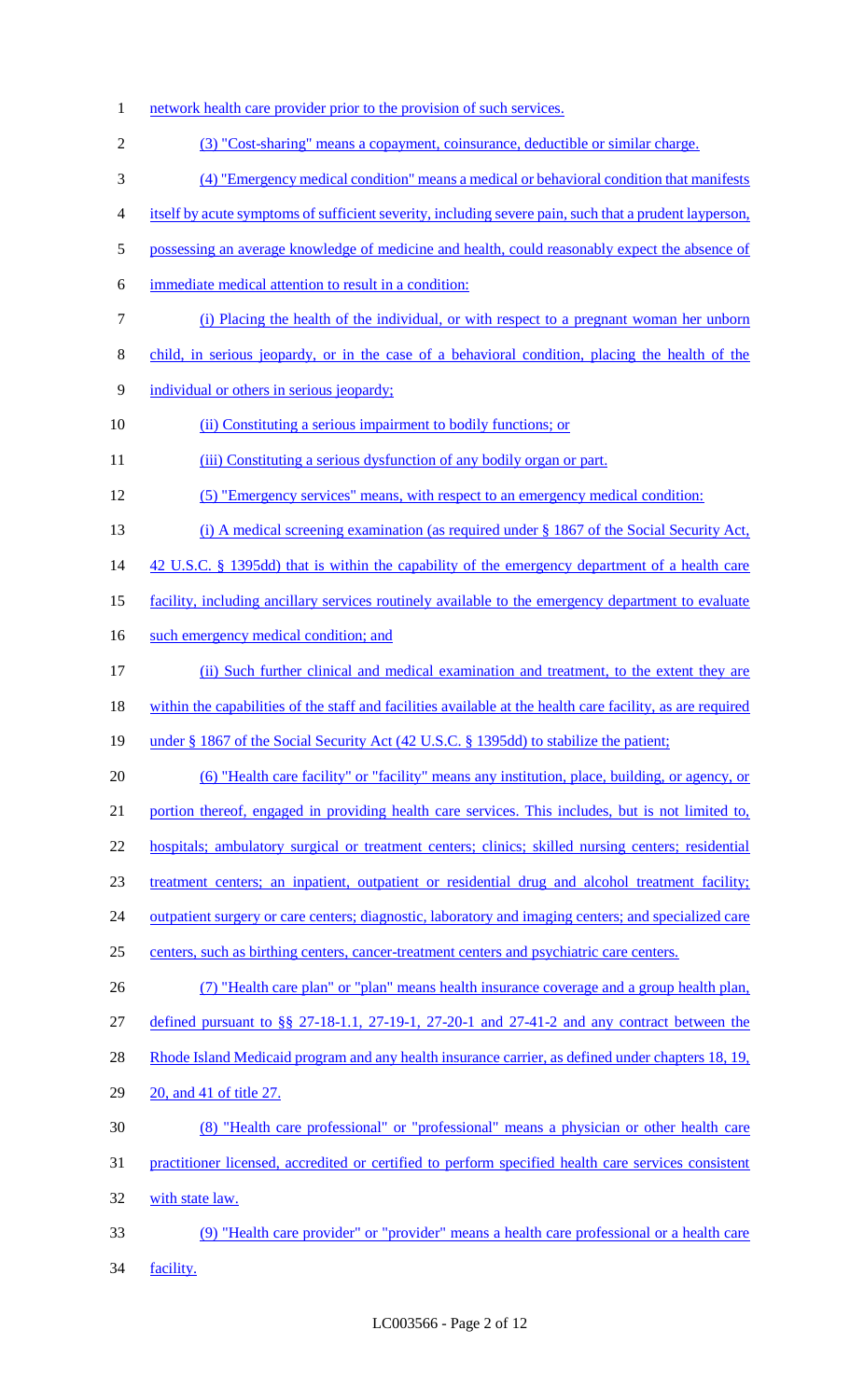1 (10) "Health care services" means services for the diagnosis, prevention, treatment, cure or 2 relief of a medical or behavioral condition, illness, injury or disease. 3 (11) "Health insurance carrier" or "carrier" means an insurer licensed to write accident and 4 sickness insurance policies pursuant to chapter 18 of title 27; a nonprofit hospital service 5 corporation licensed to write insurance policies pursuant to chapter 19 of title 27; a nonprofit 6 medical service corporation licensed to write insurance policies pursuant to chapter 20 of title 27; 7 a health maintenance organization licensed to write insurance policies pursuant to chapter 41 of 8 title 27. 9 (12) "In-network," when it refers to cost-sharing amounts and benefits, means such 10 amounts and benefits included in a health care plan. 11 (13) "In-network health care professional" means a health care professional and "in-12 network health-care provider" means a health care provider who has a contract with the health care 13 plan that provides health care services to the plan's insured. 14 (14) "Insured patient" or "insured" means a patient covered under a health care plan. 15 (15) "Out-of-network" refers to situations when health care providers or health care 16 professionals do not have a contract with a particular health care plan to provide health care services 17 to the insured. 18 (16) "Out-of-network health care professional" means a health care professional and "out-19 of-network health care provider" means a health care provider who does not have a contract with 20 the health care plan that provides health care services to the plan's insured. 21 (17) "Patient" means a person who receives health care services, including emergency 22 services. 23 (18) "Unanticipated out-of-network care" means emergency services or health care 24 services rendered by an out-of-network health care provider for a patient in situations when the 25 insured did not have the ability or control to select such services from an in-network health care 26 provider. Such unanticipated out-of-network care may include health care services rendered by an 27 out-of-network health care provider at the request of an in-network health care provider. 28 (19) "Uninsured patient" or "uninsured" means a patient not covered under a health care 29 plan. 30 **27-82-3. Anticipated out-of-network care provided by out-of-network providers.**  31 (a) Health insurance carriers shall provide up-to-date information for patients about 32 providers, pursuant to  $\frac{8}{9}$  27-18.8-3(c)(4). 33 (b) Health care professionals who are not participants in health care plans shall post a notice 34 <u>pursuant to § 5-37-22.</u>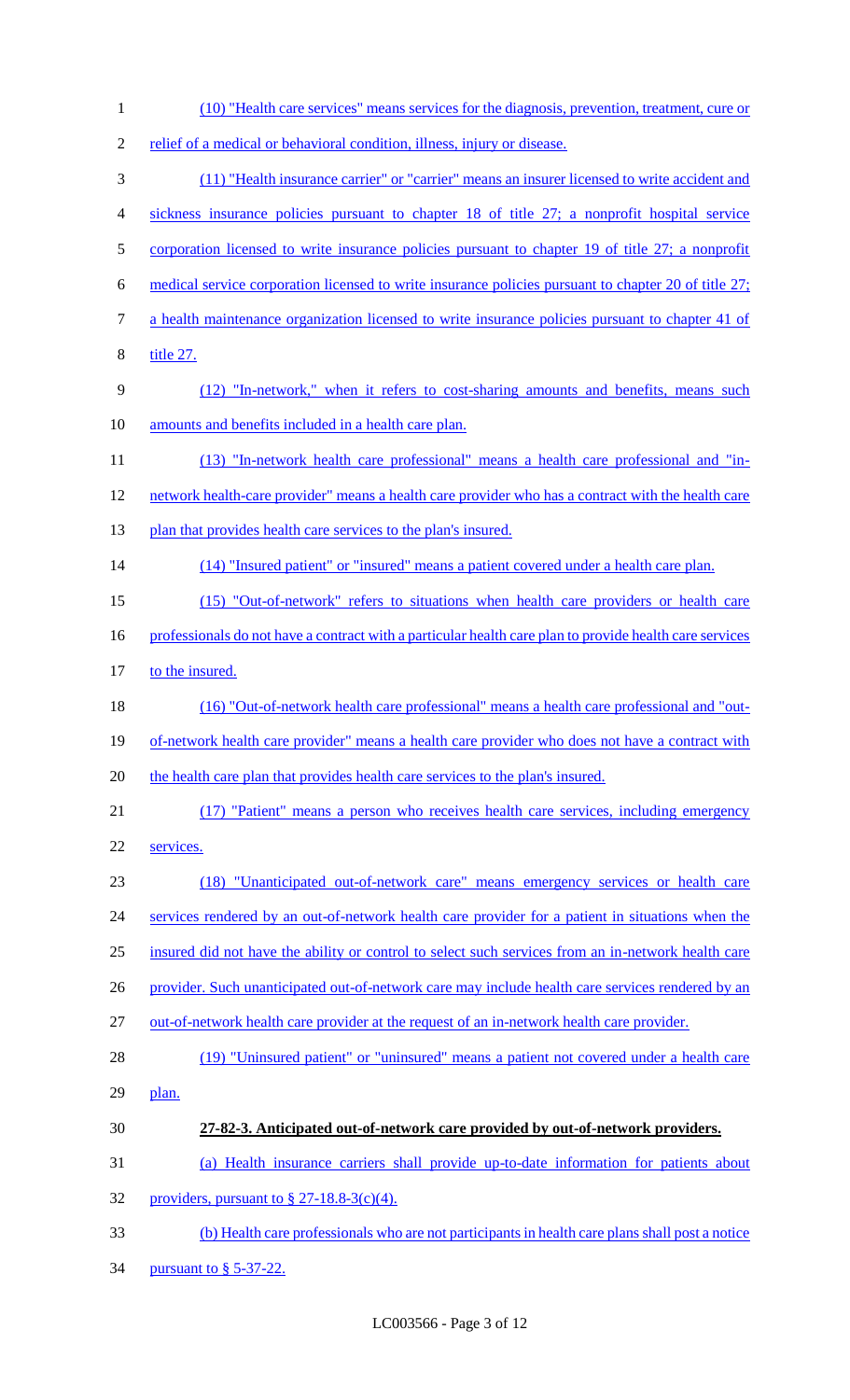| $\mathbf{1}$ | (c) An insured patient shall make every reasonable effort to confirm before receiving health             |
|--------------|----------------------------------------------------------------------------------------------------------|
| 2            | care services that each health care provider from whom the insured may receive non-emergency             |
| 3            | care is an in-network provider. It is the insured's responsibility to review with their health insurance |
| 4            | carrier whether their health care plan offers any out-of-network benefit coverage and to inquire         |
| 5            | about potential payment the insured may be required to cover for out-of-network health care              |
| 6            | services.                                                                                                |
| 7            | (d) For scheduled, non-emergency, facility-based procedures or surgery, any patient may                  |
| 8            | obtain from their health insurance carrier information about the insured's out-of-network benefits       |
| 9            | and payment obligations and may obtain from their out-of-network health care professional a              |
| 10           | written estimate, provided in good faith and with reasonable effort, of the cost for out-of-network      |
| 11           | health care services. The patient may further request that such estimates include the potential          |
| 12           | payment amount for which the patient may be liable and any amount that might be covered by the           |
| 13           | health insurance carrier.                                                                                |
| 14           | 27-82-4. Written estimates for health care services for uninsured patients.                              |
| 15           | Uninsured patients may obtain a written estimate from a health care professional for health              |
| 16           | <u>care services, pursuant to <math>\S</math> 27-82-3(d).</u>                                            |
| 17           | 27-82-5. Out-of-network professional billing and payment of unanticipated out-of-                        |
|              |                                                                                                          |
| 18           | network care.                                                                                            |
| 19           | (a) No health insurance carrier shall require prior authorization for rendering emergency                |
| 20           | services to an insured.                                                                                  |
| 21           | (b) The office of the health insurance commissioner shall provide on its website a list of               |
| 22           | resources available to consumers, including its own consumer protection unit, the attorney general's     |
| 23           | office consumer protection unit and the department of health's Rhode Island Board of Medical             |
| 24           | Licensure & Discipline.                                                                                  |
| 25           | (c) Nothing in this subsection shall be construed to prohibit a patient's health insurance               |
| 26           | carrier and out-of-network health care professional from reaching agreement with each other about        |
| 27           | the payment for professional services.                                                                   |
| 28           | (d) With respect to a bill for unanticipated out-of-network care:                                        |
| 29           | (1) No health insurance carrier shall impose a coinsurance, copayment, deductible or other               |
| 30           | out-of-pocket expense that is greater than the coinsurance, copayment, deductible or other out-of-       |
| 31           | pocket expense that would be imposed for such health care services if such services were rendered        |
| 32           | by an in-network health care provider.                                                                   |
| 33           | (2) No out-of-network health care provider may seek or accept any payment from a patient                 |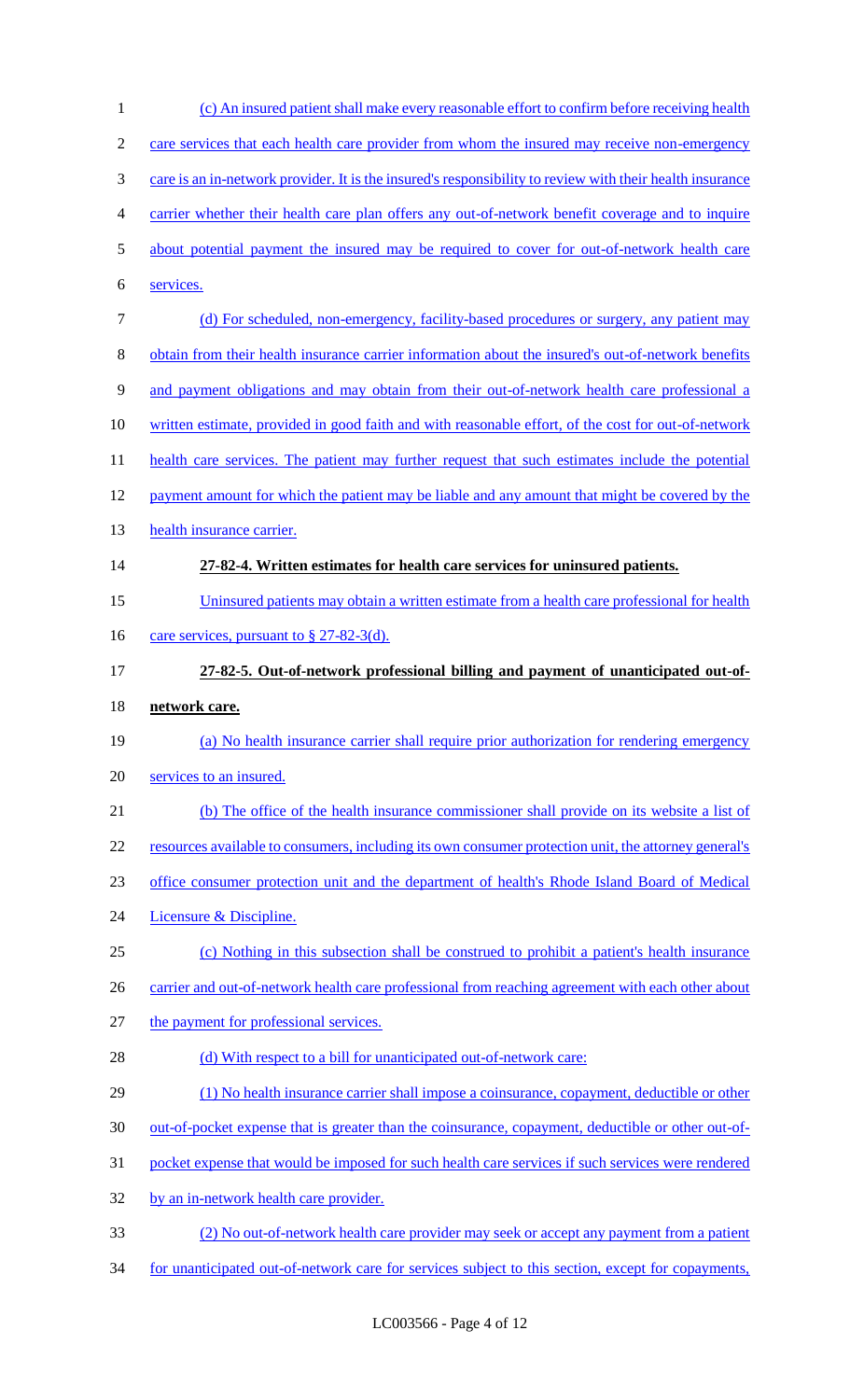1 deductibles, or other cost-sharing payments at in-network rates that are specifically permitted under

2 the patient's arrangements with their health insurance carrier;

 (3) The out-of-network health care professional shall send notice to the insured of the provider's out-of-network charges for the health care services provided and shall ask for the insured's health insurance information; provided, however, that this initial communication from the out-of-network professional to the insured shall include a notice in twelve (12) point bold type stating that the communication is not a bill for unanticipated out-of-network care and that the insured shall not pay until they are informed by their health insurance carrier of any applicable cost 9 sharing. 10 (4) The insured and/or the out-of-network health care professional shall then submit the 11 professional's out-of-network charges as a claim to the insured's health insurance carrier. Such

12 charges shall be determined by the health care professional in accordance with statutory standards 13 of professional conduct, pursuant to chapter 37 of title 5. The health insurance carrier can request 14 the Rhode Island department of health to make a determination whether the professional's billed 15 charges comply with statutory standards, pursuant to § 5-37-5.1(16). The department of health shall 16 respond with an advisory opinion before either party seeks arbitration for the unanticipated out-of-17 network charges.

18 (5) Upon receipt of a claim from the insured and/or the out-of-network health care 19 professional for such out-of-network care, the health insurance carrier shall furnish to the out-of-20 network professional a statement of the applicable in-network cost-sharing amounts owed at the 21 time of payment by the insured to the professional for the unanticipated out-of-network care.

22 (6) Within the time allowed pursuant to  $\S 27-20-47(a)$ , a health insurance carrier that has 23 received an out-of-network claim from an insured and/or an out-of-network health care professional 24 shall pay the insured the out-of-network charges billed, minus any amount of cost-sharing owed to 25 the health care professional by the insured, or the health insurance carrier shall dispute the charges. 26 If the health insurance carrier disputes the charges, the health insurance carrier and the health care 27 professional may attempt to negotiate a payment that is acceptable to both parties. 28 (7) If there is no dispute over the charges at the end of the timeframe identified in § 27-20-

29 47(a), the out-of-network health care professional shall bill the insured for the applicable in- network cost-sharing amounts owed by the insured to the professional for the unanticipated out-of- network care. The insured shall only pay the health care professional the deductibles and cost- sharing amounts that would correspond with deductible and cost-sharing amounts as described within this subsection that would be owed if the health insurance carrier were to pay the median in-34 network rate for such health care services. When a health insurance carrier pays an insured the out-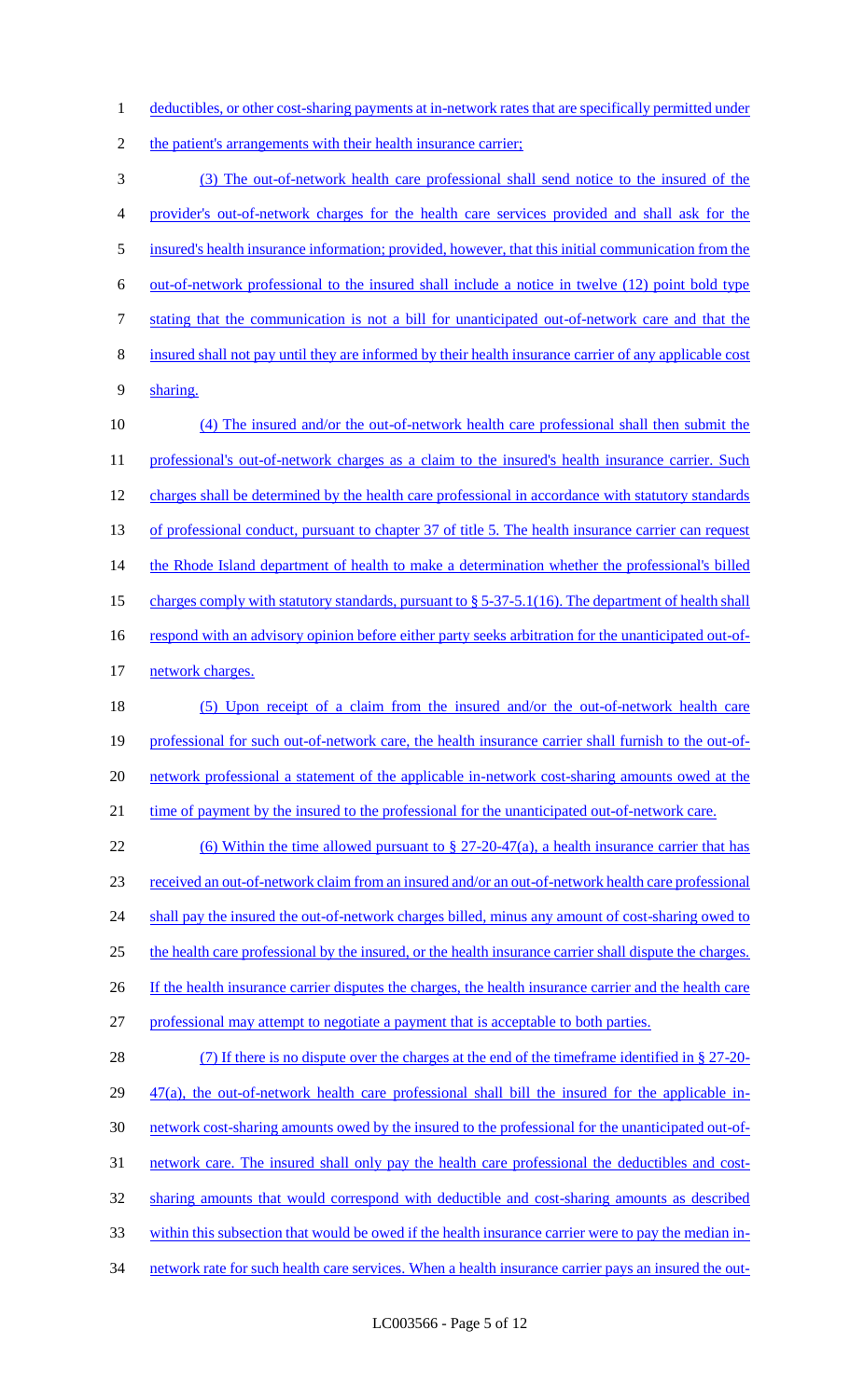1 of-network charges billed, minus any amount of cost-sharing owed to the health care professional 2 by the insured, that payment from the health insurance carrier shall be sent with a notice in twelve 3 (12) point bold type stating that the insured is obligated to pay the out-of-network professional the 4 full amount of such payment from the health insurance carrier, within thirty (30) calendar days of 5 receipt. This notice shall also inform the patient that they are responsible for paying the out-of-6 network professional all applicable cost-sharing amounts. 7 (8) The out-of-network professional shall not bill the patient while the claim is in 8 negotiation, dispute, mediation or arbitration. If the health insurance carrier and health care 9 professional reach a settlement for payment, that amount shall take into consideration the insured's 10 cost-sharing amount and shall constitute payment in full for the health care services rendered. 11 (9) The health insurance carrier shall pay any settlement to the insured. With such payment, 12 the health insurance carrier shall send a notice to the insured, of the insured's obligation to pay the 13 health care professional, pursuant to § 27-82-5(d)(7). 14 (10) In no case shall a health insurance carrier or professional go back to the patient seeking 15 additional payment. However, the patient shall be responsible for paying the out-of-network 16 professional any applicable cost-sharing amounts that would have been due to an in-network 17 professional for such services. Such applicable cost-sharing amounts shall be treated by health 18 insurance carriers as though they were paid to an in-network professional for purposes related to 19 the insured's deductibles and annual out-of-pocket maximums. 20 (11) If the out-of-network professional has received more than the in-network cost-sharing 21 amount from the insured for services subject to this section, the out-of-network professional shall 22 refund any overpayment to the insured within thirty (30) calendar days after receiving payment 23 from the insured or from the health insurance carrier. An out-of-network professional shall 24 automatically include in their refund to the insured all interest that has accrued pursuant to this 25 section without requiring the insured to submit a request for the interest amount. 26 (12) If the parties reach no resolution within the timeframe identified in § 27-20-47(a), 27 either the professional or the health insurance carrier may notify the other that they dispute the out-28 of-network charge or the proposed payment by the health insurance carrier. When a health 29 insurance carrier notifies an out-of-network professional that it disputes the out-of-network 30 charges, the carrier shall include in its dispute notice the following: the claim code, the claim 31 amount the carrier would pay to an in-network professional for the same health care services and 32 the carrier's complete contact information. 33 (13) Within fourteen (14) calendar days after either party files a dispute notice, each party 34 (out-of-network professional and health insurance carrier) shall submit to the other its best and final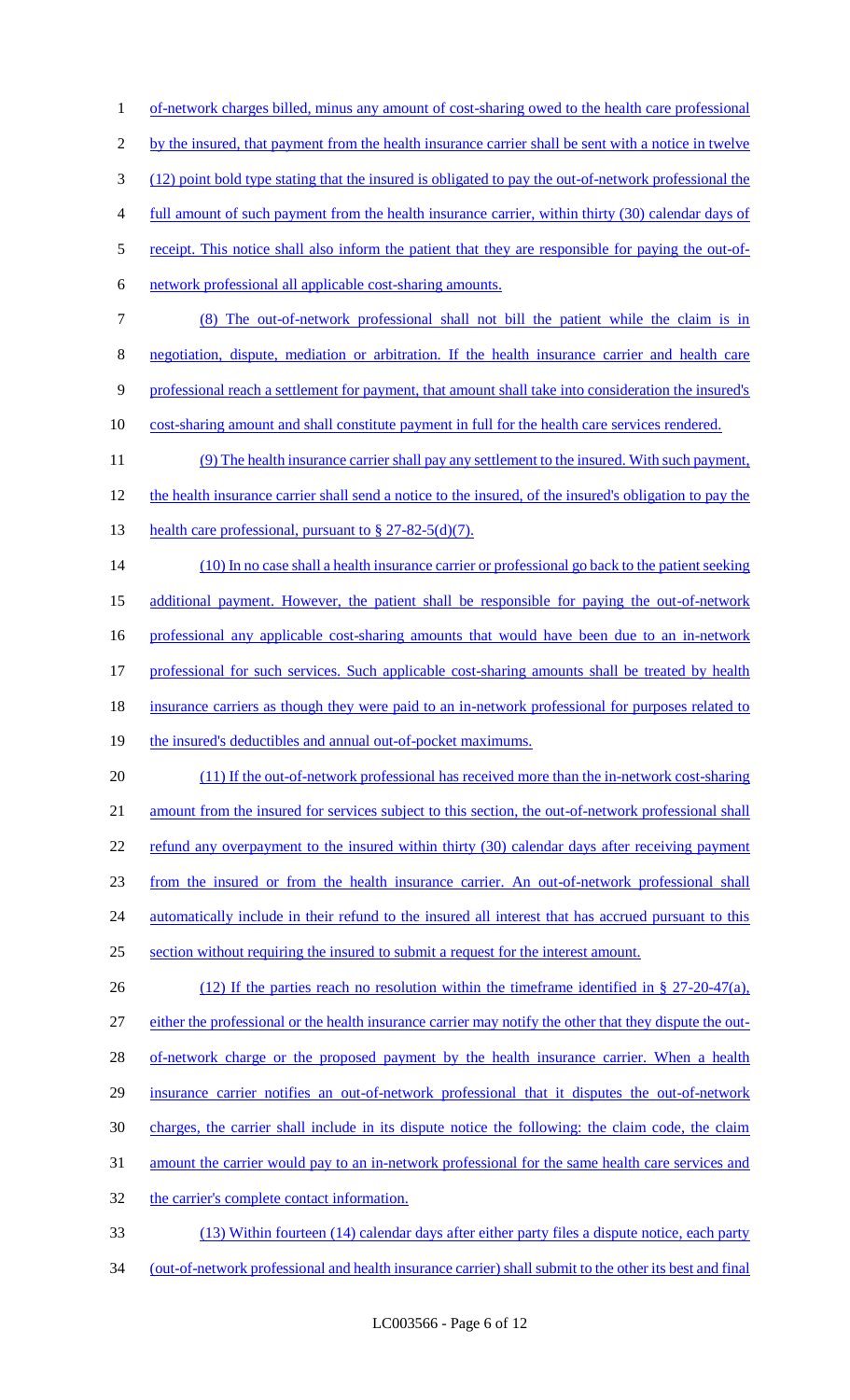- 1 offer for the amount in dispute, with supporting documents, and they shall attempt to reach a
- 2 negotiated settlement.
- 3 (14) If the parties negotiate a settlement, the health insurance carrier shall pay the insured 4 the negotiated amount within thirty (30) calendar days.
- 5 (15) Once a year, by February 15, any health insurance carrier that has negotiated payments
- 6 with any out-of-network professional shall report to the office of the health insurance commissioner
- 7 the details about all settlements during the prior calendar year. That report shall include: the claim
- 8 codes in dispute, the date of each dispute notice, each professional's billed charges, what the health
- 9 insurance carrier would have paid for each service to an in-network professional and to an out-of-
- 10 network professional, the dates the parties reached settlements and the settlement amounts for each
- 11 case. Any information shall be provided as de-identified data. This report shall also include the
- 12 number of times the health insurance carrier has paid the billed charges, without disputing the
- 13 claim, for unanticipated out-of-network care.
- 14 (16) Either the health insurance carrier or the out-of-network professional may submit the
- 15 dispute regarding the professional's out-of-network charges to an alternative dispute resolution
- 16 entity, for the purpose of arbitrating the dispute, as provided for in § 27-82-6; provided, however,
- 17 that both parties first attempt to negotiate the dispute within fourteen (14) calendar days, in
- 18 accordance with the provisions of this subsection.
- 19 **27-82-6. Arbitrated dispute resolution for unanticipated out-of-network care.**
- 20 (a) This chapter establishes an independent dispute resolution process for the purpose of
- 21 arbitrating payment disputes between a health insurance carrier and a health care professional for
- 22 unanticipated out-of-network care covered by this chapter.
- 23 (b)(1) Nothing in this section shall be construed to preclude the parties from reaching a
- 24 resolution of their dispute at any point before the arbitrator issues a final award.
- 25 (2)(i) The arbitrated dispute resolution process shall use the American Arbitration
- 26 Association as the alternative dispute resolution entity. However, if the American Arbitration
- 27 Association ceases to exist or ceases to be qualified or becomes unable to perform arbitrations in
- 28 connection with this section, the office of the health insurance commissioner shall specify a
- 29 similarly qualified organization.
- 30 (ii) Except as otherwise provided in this section, the arbitration shall follow the procedures
- 31 of the American Arbitration Association Healthcare Payor Provider Arbitration Rules,
- 32 Desk/Telephonic Track, with fees calculated under the Standard Fee Schedule and based on the
- 33 monetary amount in dispute, calculated as the difference between the out-of-network professional's
- 34 best and final offer for out-of-network charges and the health insurance carrier's best and final offer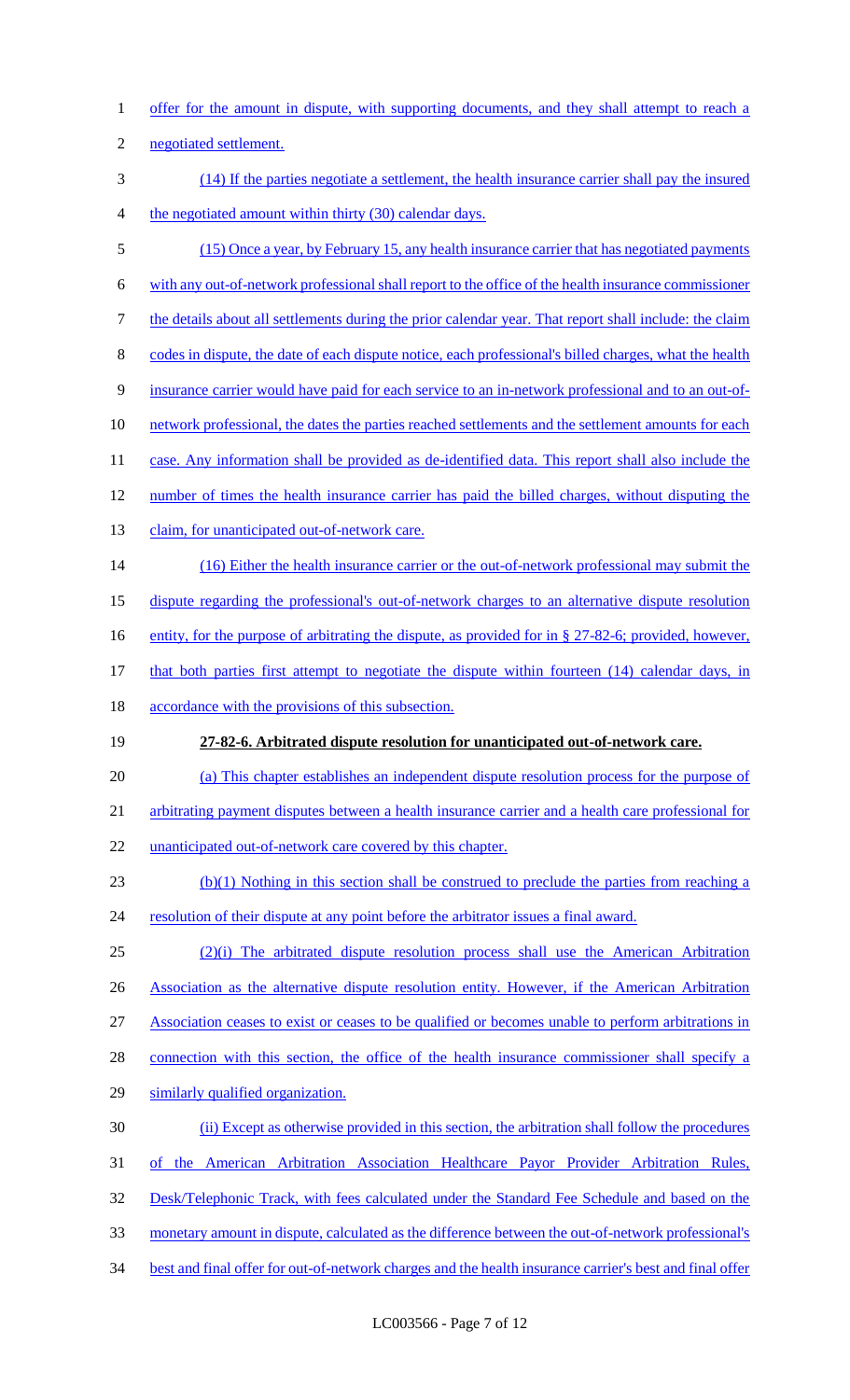- 1 for out-of-network payment, as provided for in § 27-82-5(d)(13).
- 2 (3) An arbitrator appointed to administer a dispute shall be impartial and independent of
- 3 the parties and shall perform the arbitrator's duties with diligence and in good faith.
- 4 (4) If either a health insurance carrier or an out-of-network professional submits the dispute 5 for resolution, the other party shall also participate in the process as provided in this section.
- 6 (5) The award obtained through the resolution process shall be binding on both parties and
- 7 not appealable. The award shall be binding on the health insurance carrier and out-of-network
- 8 professional for any disputes between them involving the same claim code stated in the demand for
- 9 arbitration for a period of one year from the date of the award.
- 10 (6) A payment made by a health insurance carrier to an out-of-network professional under 11 an award obtained through the resolution process specified in this section, in addition to the 12 applicable cost-sharing owed by the insured who received the health care service that is the subject 13 of the resolution process, shall constitute payment in full for the health care services rendered.
- 14 (7) In all situations, the patient shall be held harmless. In no case shall a health insurance 15 carrier or professional go back to the patient seeking additional payment. However, the patient shall 16 be responsible for paying the out-of-network professional any applicable cost-sharing amounts that
- 17 would have been due to an in-network professional for such services. Such applicable cost-sharing
- 18 amounts shall be treated by health insurance carriers as though they were paid to an in-network
- 19 professional for purposes related to the insured's deductibles and annual out-of-pocket maximums.
- 20 (c) Binding resolution process.
- 21 (1) The party initiating the process shall file a demand for arbitration with the alternative 22 dispute resolution entity, shall pay the applicable administrative filing fee, and simultaneously send 23 a copy of the demand to the other party. The initiating party shall include on the demand the claim 24 code, claim amount and complete contact information for both parties and shall transmit the 25 demand in accordance with the alternative dispute resolution entity's procedures.
- 26 (2) Within fourteen (14) calendar days after notice of the filing of the demand is sent by 27 the alternative dispute resolution entity, the parties named in the demand shall each submit their 28 best and final offer for the amount in dispute with supporting documents to each other and the
- 29 alternative dispute resolution entity.
- 30 (i) During the fourteen (14) calendar day period after the notice of filing is sent, the parties
- 31 may negotiate a settlement. If a settlement is reached, both parties shall advise in writing the
- 32 alternative dispute resolution entity.
- 33 (ii) If, during the fourteen (14) calendar day period, the parties do not notify in writing the
- 34 alternative dispute resolution entity that a settlement was reached, an arbitrator shall be appointed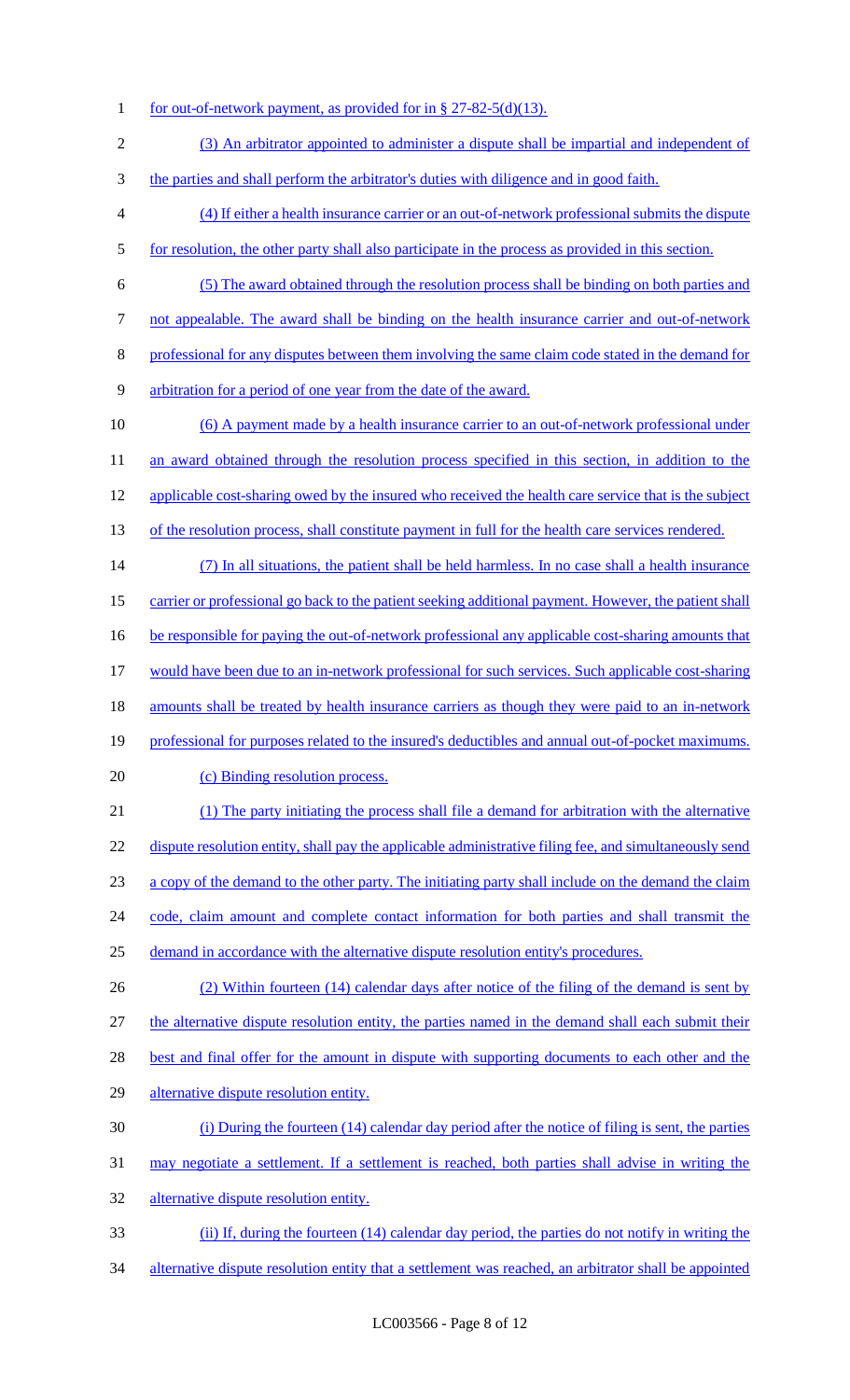1 in accordance with the procedures established by the alternative dispute resolution entity. (3) Upon appointment of the arbitrator, the alternative dispute resolution entity shall require 3 the parties to deposit sums of money as the alternative dispute resolution entity deems necessary to cover the expense of arbitration, including the arbitrator's fees, if any, render an accounting to the parties and return any unexpended balance at the conclusion of the case. The deposit for arbitrator's fees shall be split evenly between the parties. (4) After the arbitrator is appointed, the alternative dispute resolution entity shall transmit to the arbitrator the parties' previously submitted best and final offers with supporting documents. (5) In making an award under this subsection, the arbitrator may consider the following criteria including, but not limited to: 11 (i) The level of training, education and experience of the professional. (ii) The professional's usual charge and usual payment for comparable health care services 13 provided in-network and out-of-network with respect to any health care plan. 14 (iii) The health insurance carrier's usual payment and fee schedules for comparable health 15 care services provided in the service area. (iv) The propensity of the professional to be included in networks and the propensity of the 17 insurer to include professionals in networks. (v) Payments made in prior disputes over unanticipated out-of-network care between the professional and the insurer. (vi) The circumstances and complexity of the particular case, including the time and place 21 of the health care service. (vii) Any final award between the insurer and professional for the same claim code from a period of one year prior. 24 (6) The arbitrator's award shall be a dollar amount between the two (2) amounts submitted by the parties as their best and final offers and shall be binding on both parties. (7) The arbitrator shall issue a final binding award in writing, within thirty (30) days after the arbitrator has received the parties' best and final offers and supporting documents. The award 28 shall include the claim code for which the dispute was filed, the date of the written demand for 29 arbitration, the date the award was communicated to the parties, the final offers from each party and the award amount. Electronic copies of the final award shall be provided to both parties. (8) The American Arbitration Association shall submit annually, by February 15, to the 32 office of the health insurance commissioner the number of total cases that were filed for arbitration, the number of cases that were settled before an arbitrator issued an award and the number of awards issued. This report shall further include the details that arbitrators include in final binding awards,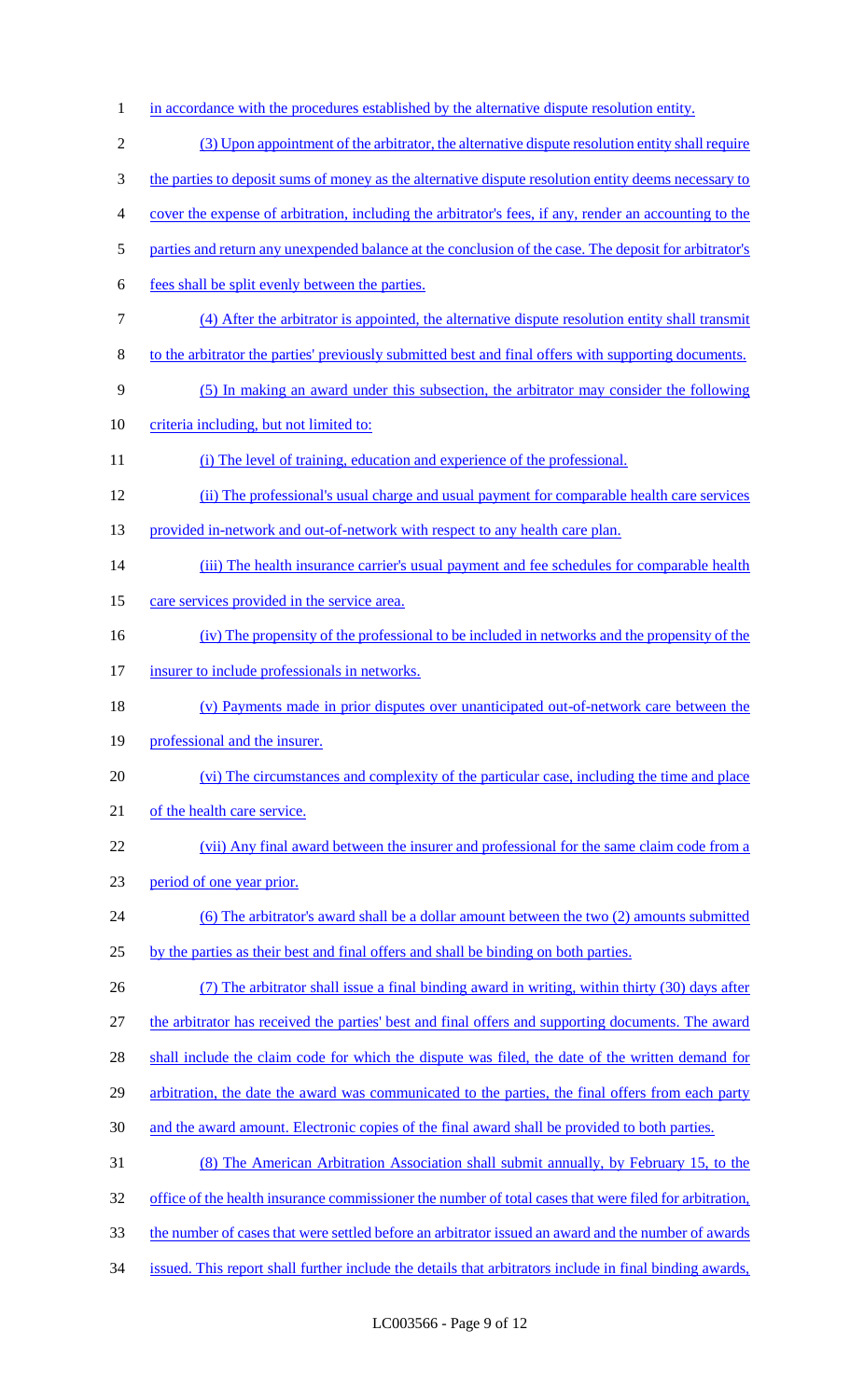1 pursuant to  $\S 27-82-6(c)(7)$ . Any information shall be provided as de-identified data. 2 (d) Cost allocations. 3 (1) In the final award, the arbitrator shall determine which party is responsible for paying 4 all administrative fees, arbitrator compensation and expenses, including any reimbursement of the 5 initial filing fee that may be due to either party. 6 (2) A party that fails to pay all amounts due to the other party within thirty (30) days of 7 receiving the final award shall: 8 (i) Pay interest to the prevailing party. 9 (ii) Be subject to a penalty of one hundred dollars (\$100) per day, payable to the prevailing 10 party, until all payments are made in full. 11 (e) Alternative dispute resolution entity records. 12 An alternative dispute resolution entity shall comply with the following: 13 (1) Maintain for eighteen (18) months after a case is closed, by calendar year, all in an 14 easily accessible and retrievable format, the following: 15 (i) The written demand filed by the initiating party establishing the date the alternative 16 dispute resolution entity received a request for dispute resolution. 17 (ii) Case-related materials that are made a part of the alternative dispute resolution entity's 18 electronic file. 19 (iii) The award. 20 (iv) The date the award was communicated to the parties. 21 (2) Document measures taken to appropriately safeguard the confidentiality of the records 22 and prevent unauthorized use and disclosures under applicable federal and state law. 23 (3) Report annually to the office of the health insurance commissioner by February 15 for 24 the prior calendar year's cases, with de-identified data, in the aggregate: 25 (i) The total number of demands for arbitrations received under this section. 26 (ii) The number of arbitrations withdrawn due to settlement before an arbitrator issued an 27 award. 28 (iii) The total number of arbitrations concluded. 29 (iv) The breakdown of disposition for arbitrations concluded, with the details the arbitrators 30 include in final binding awards issued, pursuant to  $\S 27-82-6(c)(7)$ . Any information shall be 31 provided as de-identified data. 32 (4) Protect from disclosure, except as otherwise required by law, information specifically 33 identifying the insured who received the health care services that were the subject of an arbitration 34 decision. This information shall be protected and remain confidential in compliance with all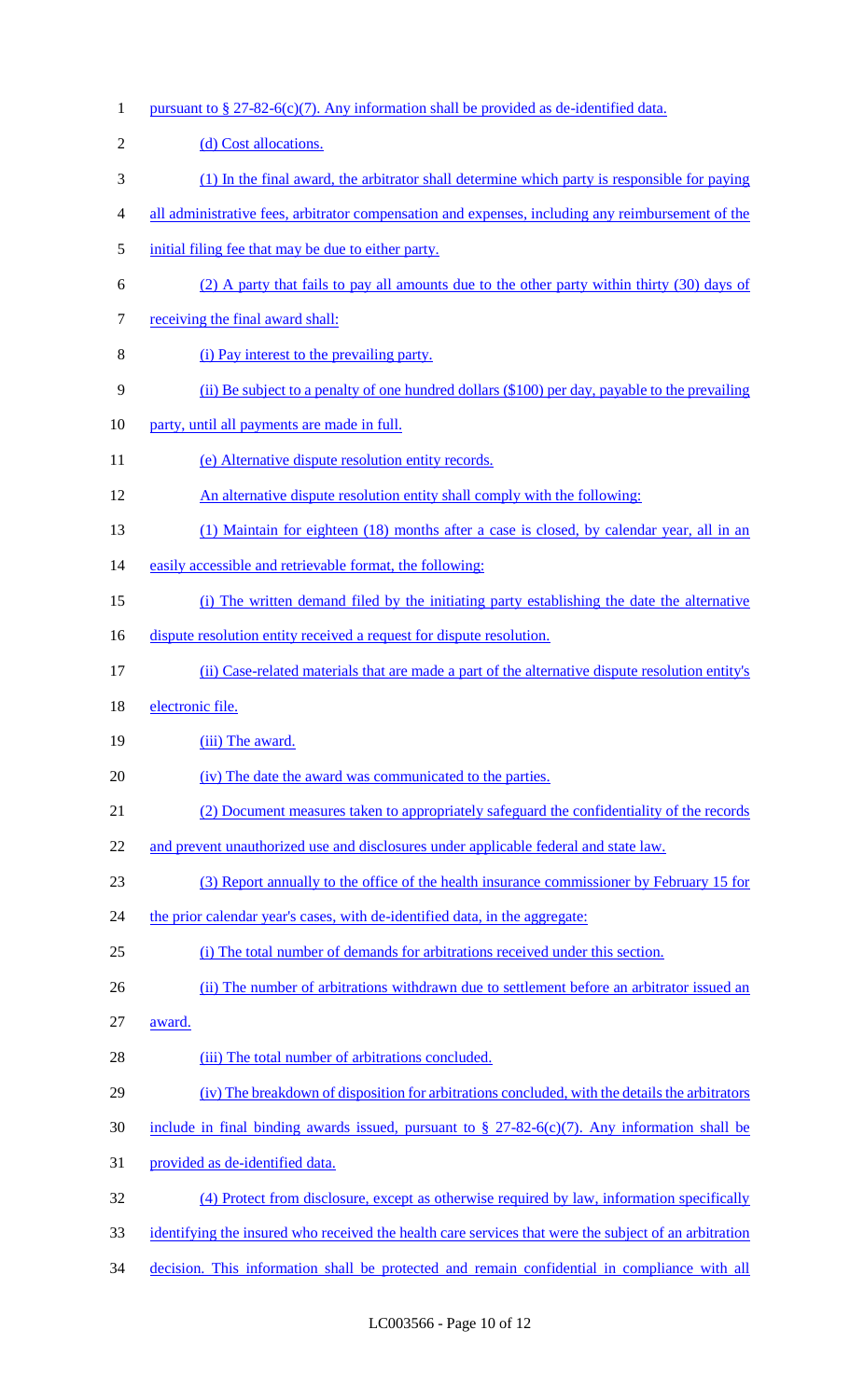| $\mathbf{1}$   | applicable federal and state laws and regulations and shall be confidential as nonpublic personal      |
|----------------|--------------------------------------------------------------------------------------------------------|
| $\mathfrak{2}$ | health information.                                                                                    |
| 3              | (5) Report immediately to the office of the health insurance commissioner a change in its              |
| $\overline{4}$ | status that would cause it to cease performing or being qualified to perform arbitrations under this   |
| 5              | act.                                                                                                   |
| 6              | 27-82-7. Data collection regarding payment disputes that arise after unanticipated                     |
| $\tau$         | out-of-network care.                                                                                   |
| $8\,$          | (a) By March 31 each year, the office of the health insurance commissioner shall annually              |
| 9              | report to the president of the senate and to the speaker of the house of representatives, in the       |
| 10             | aggregate:                                                                                             |
| 11             | (1) The detailed information the office has received from health insurance carriers about              |
| 12             | the number of unanticipated out-of-network charges the carrier paid and the number of cases that       |
| 13             | were in dispute in the prior calendar year, pursuant to $\S 27-82-5(d)(15)$ .                          |
| 14             | (2) The detailed information the office has received from the American Arbitration                     |
| 15             | Association about how many cases were filed for arbitration and how such cases were resolved,          |
| 16             | with the information provided by arbitrators in final binding awards, pursuant to $\S 27-82-6(c)(7)$   |
| 17             | and with the information provided pursuant to $\S 27-82-6(c)(8)$ .                                     |
| 18             | (b) Any information reported by the office of the health insurance commissioner shall be               |
| 19             | provided as de-identified data.                                                                        |
| 20             | (c) As a result of data collected in its annual reports, if the office of the health insurance         |
| 21             | commissioner determines this statute has had a negative or inflationary impact on health insurance     |
| 22             | premiums, has resulted in increased consumer complaints and/or has led to a reduction of health        |
| 23             | care providers within health insurance networks, the commissioner may make recommendations to          |
| 24             | the governor, the president of the senate and to the speaker of the house of representatives regarding |
| 25             | potential amendments to this statute.                                                                  |
| 26             | SECTION 2. This act shall take effect on January 1, 2023.                                              |

#### ======== LC003566 ========